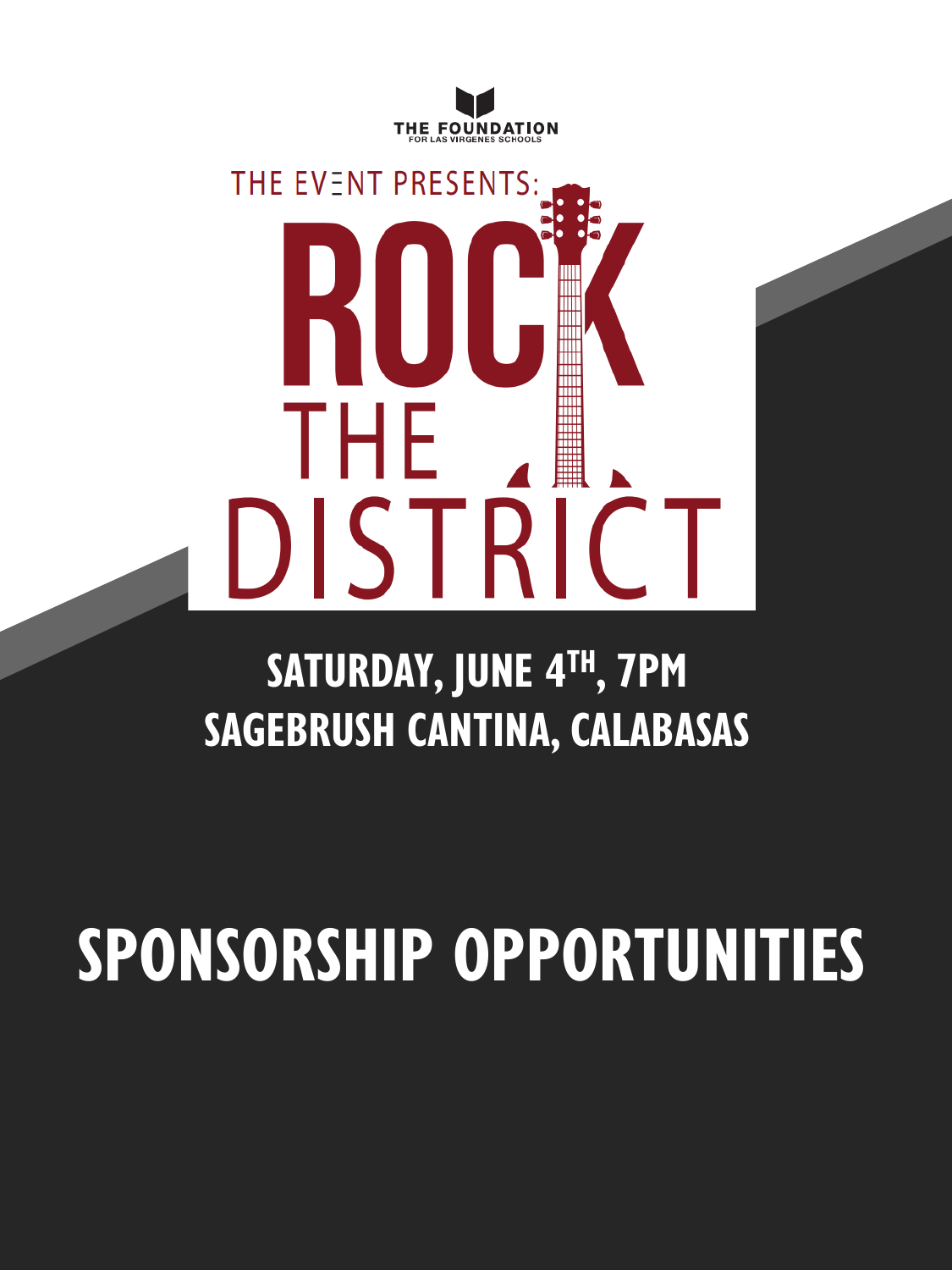

**THE EVENT is back and in full swing**. All LVUSD communities are invited to gather for an evening of celebration, to have fun and help raise money for the outstanding LVUSD schools.

**The Foundation for Las Virgenes Schools** works with schools of the Las Virgenes Unified School District, whose students come from the communities of Calabasas, Westlake Village, Agoura Hills, Bell Canyon, Hidden Hills and West Hills. The mission of The Foundation is to work with the district and school board to raise money for the district's general fund, targeting areas where state funding is insufficient for our community's needs. This includes reducing class size, specialists at elementary schools, adding counselors to help students, families and staff when faced with mental and emotional challenges along with general wellness.

**The newly refreshed and famed Calabasas Sagebrush Cantina** will be the venue for this Private Party, as it is transformed into a "hip, chic and relaxed" setting.

#### **Guests can indulge in**:

**A Custom California Fresh Men**u served non-stop throughout the night **Endless Drinks** including a Welcome Mimosa Bar, Wine Tasting and Margarita and Tequila Bars **Step and Repeat Photo-Ops** as guests receive a red-carpet greeting **Live Band** to rock the night away in the courtyard to current and classic rock **Reserved VIP Lounges & Reserved Tables** to enjoy the event "by invitation" in a private section **Game Area** featuring an array of activities **Silent Auction** with items sure to tempt everyone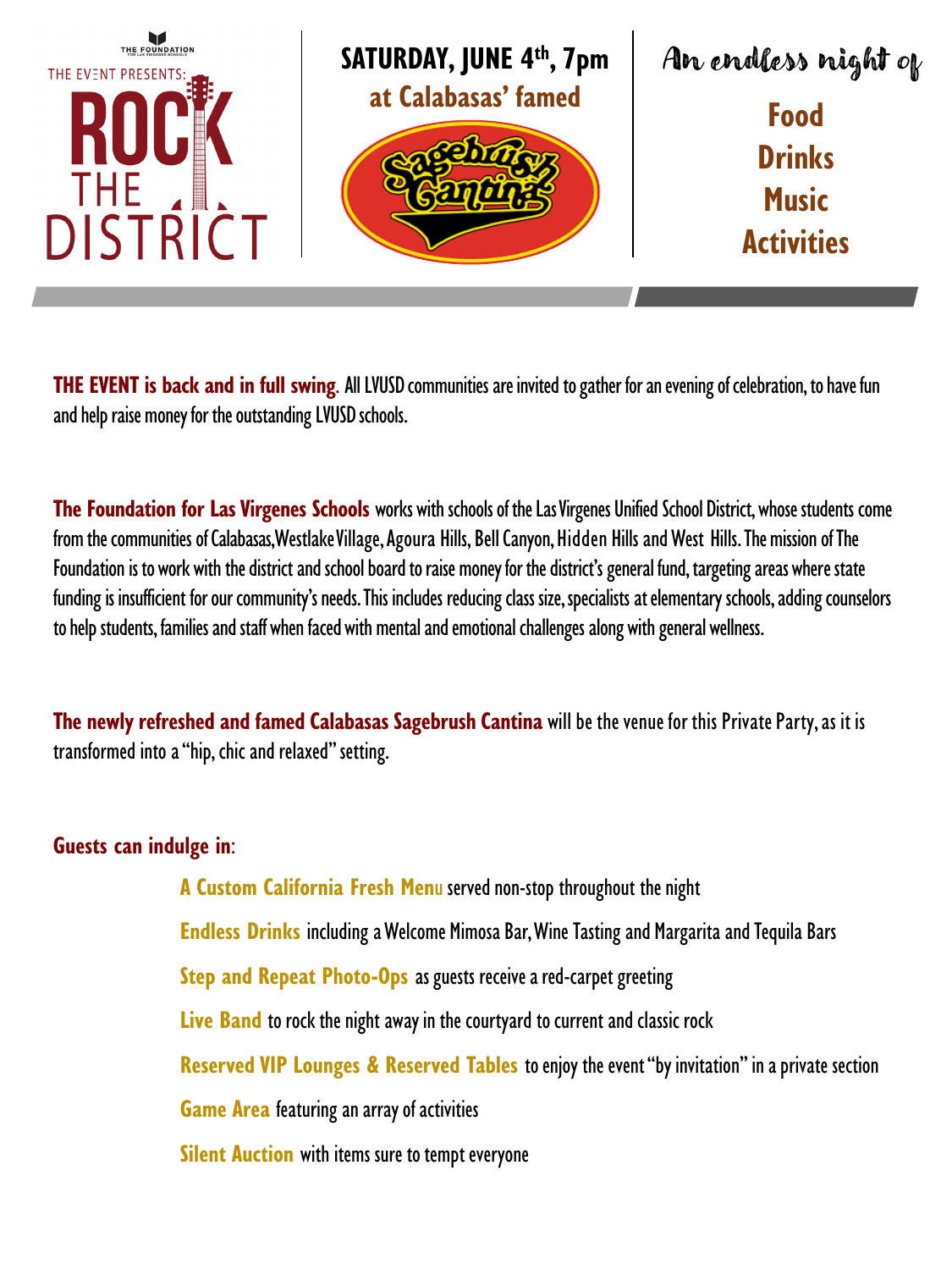

**THE EVENT** provides an excellent opportunity for your business to reach this influential and affluent group in an energetic, sophisticated setting, while simultaneously supporting public education. A variety of sponsorship opportunities are available, each with a distinct signature. We are happy to work with you to represent your company in the best light and to customize where possible.

We thank you for your commitment to our community and to public education and look forward to partnering with you.

#### *PRESENTING, PREMIERE, PLATINUM , GOLD & SILVER SPONSORSHIPS* **include your company logo on all of the following:**

- **Print and Electronic Communications**
- **Foundation Website**
- **Foundation Social Media**
- **Media and Marketing Materials**
- **Acorn Newspaper Advertisement**
- **15 Video Screens throughout the venue**
- **On-Site Signage**
- **Mention by The Foundation President in opening remarks**

#### **Plus, a dedicated Marketing Table in the "Sponsors Tent" which all guests will pass just after they check in.**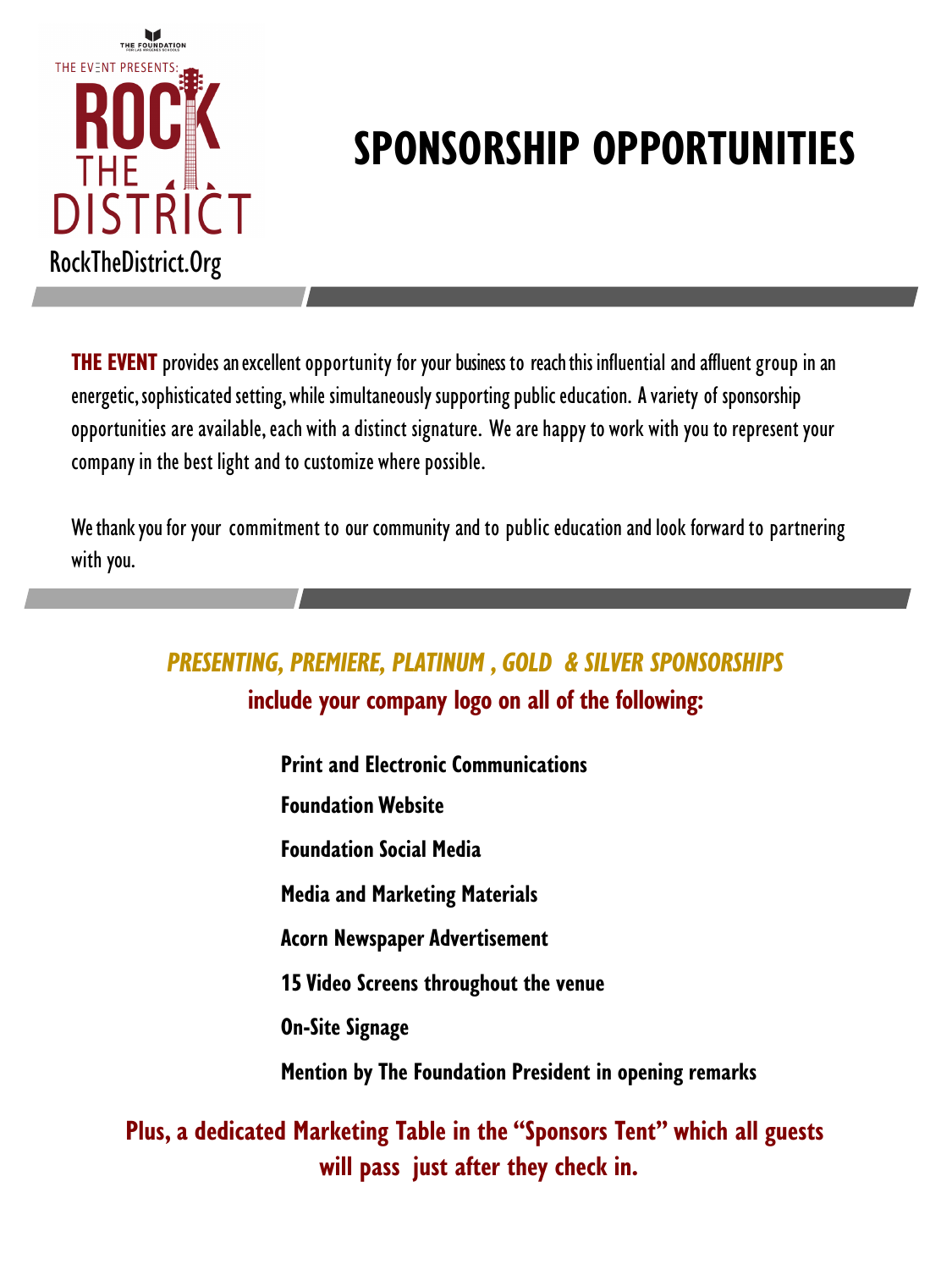

#### **PRESENTING SPONSORSHIP \$30,000**

**THE BAND & STAGE:** This is the centerpiece of The Event. Everyone will gather in the courtyard to drink, dance and socialize throughout the night.

#### **PRESENTING Sponsorship also includes:**

Category exclusivity Company logo on the "Step and Repeat" banner Large signage on the stage Exclusive photo opportunities with key influencers from LVUSD VIP Lounge and Bar 20 Tickets to The Event to provide to your own VIPs, Friends or Family

#### **PREMIERE SPONSORSHIP \$20,000**

**STEP AND REPEAT BANNER:** After checking-in all guests will be invited to have their picture taken in-front of the Step and Repeat banner. Pictures from the Step and Repeat will be posted on The Foundation website and social media as well as being shared by guests who have their picture taken.

#### **PREMIERE Sponsorship also includes:**

Banner exclusivity. Your company logo will appear only with The Foundation and the Presenting sponsor logos.

16 tickets to The Event for you to provide to your own VIPs, Friends or Family.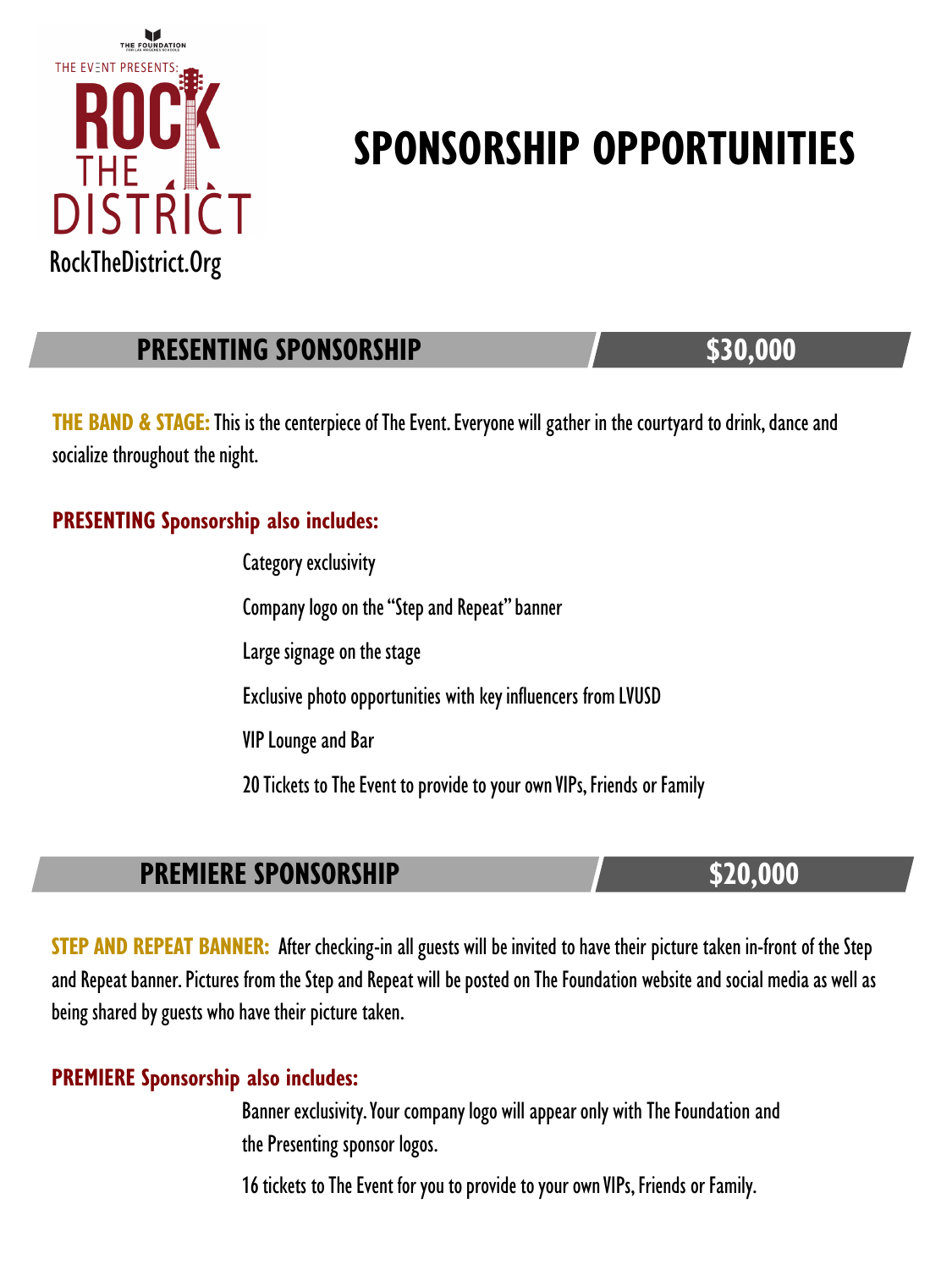

**PLATINUM SPONSORSHIP 510,000** 

**GAMES AREA:** The fun continues all night long in the Games Area, where guests gather to play an assortment of games such as Cornhole, life-size Jenga and much more.

#### **PLATINUM Sponsorship also includes:**

Large signage in the Game Area with your company logo.

10 tickets to The Event for you to provide to your own VIPs, Friends or Family.

#### **GOLD SPONSORSHIP – "A" Level \$ 8,000**

LARGE VIP BAND LOUNGE AREA: Treat yourself and your VIP guests to a front row seat in a reserved private lounge in the band courtyard. Couches and high top tables can accommodate 10-12 people comfortably.

#### **GOLD Sponsorship also includes:**

Banner at the VIP lounge with your company logo saying "reserved" for your guests. 8 tickets to The Event for you to provide to your own VIPs, Friends or Family.

#### **GOLD SPONSORSHIP – "B" Level \$6,000**

**MEDIUM VIP BAND LOUNGE AREA**: Also in the band courtyard, this private VIP lounge for you and your invited guests can comfortably accommodate 8-10 people on benches.

#### **GOLD Sponsorship also includes:**

Banner at the VIP lounge with your company logo saying "reserved" for your guests. 6 tickets to The Event for you to provide to your own VIPs, Friends or Family.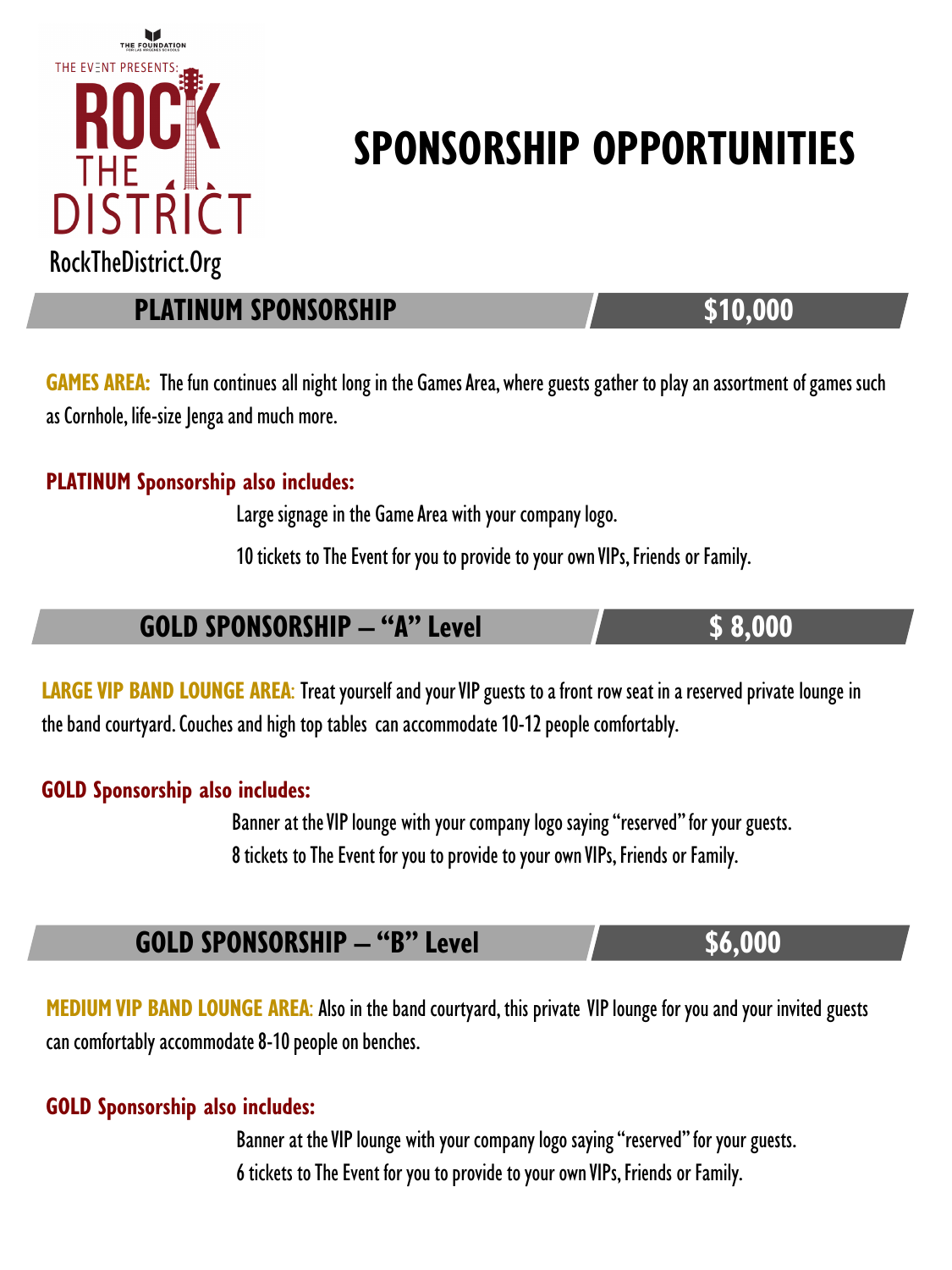

#### **SILVER SPONSORSHIP** \$3,500

**MAIN BAR "SIGNATURE COCKTAIL" :** With unlimited drinks, the main bar situated at the center of the restaurant is sure to be a popular gathering place. Featured at the main bar will be a custom "Signature Drink" developed for The EVENT.

#### **Also include in this sponsorship are: :**

Large display cards featuring the drink, with your company logo. 4 tickets to The Event for you to provide to your own VIPs, Friends or Family.

**WECLOME MIMOSA BAR:** After guests check-in at the reception areas, they will be greeted with a Mimosa at the large entry bar.

#### **Also include in this sponsorship are:**

A large banner at the bar welcoming guests with your company logo. 4 tickets to The Event for you to provide to your VIP's, Friends or Family.

These two bars can be sponsored for \$3500 each. Or, you can sponsor both bars for \$5,000.

#### **RESERVED TABLE 52,500**

**RESERVED BAND COURTYARD TABLE:** You can reserve one of three tables in the band courtyard in a quieter, less trafficked area to have a place for you and your family or friends to comfortably gather throughout the night, with a great view of the band. The cost of each reserved table includes 10 tickets.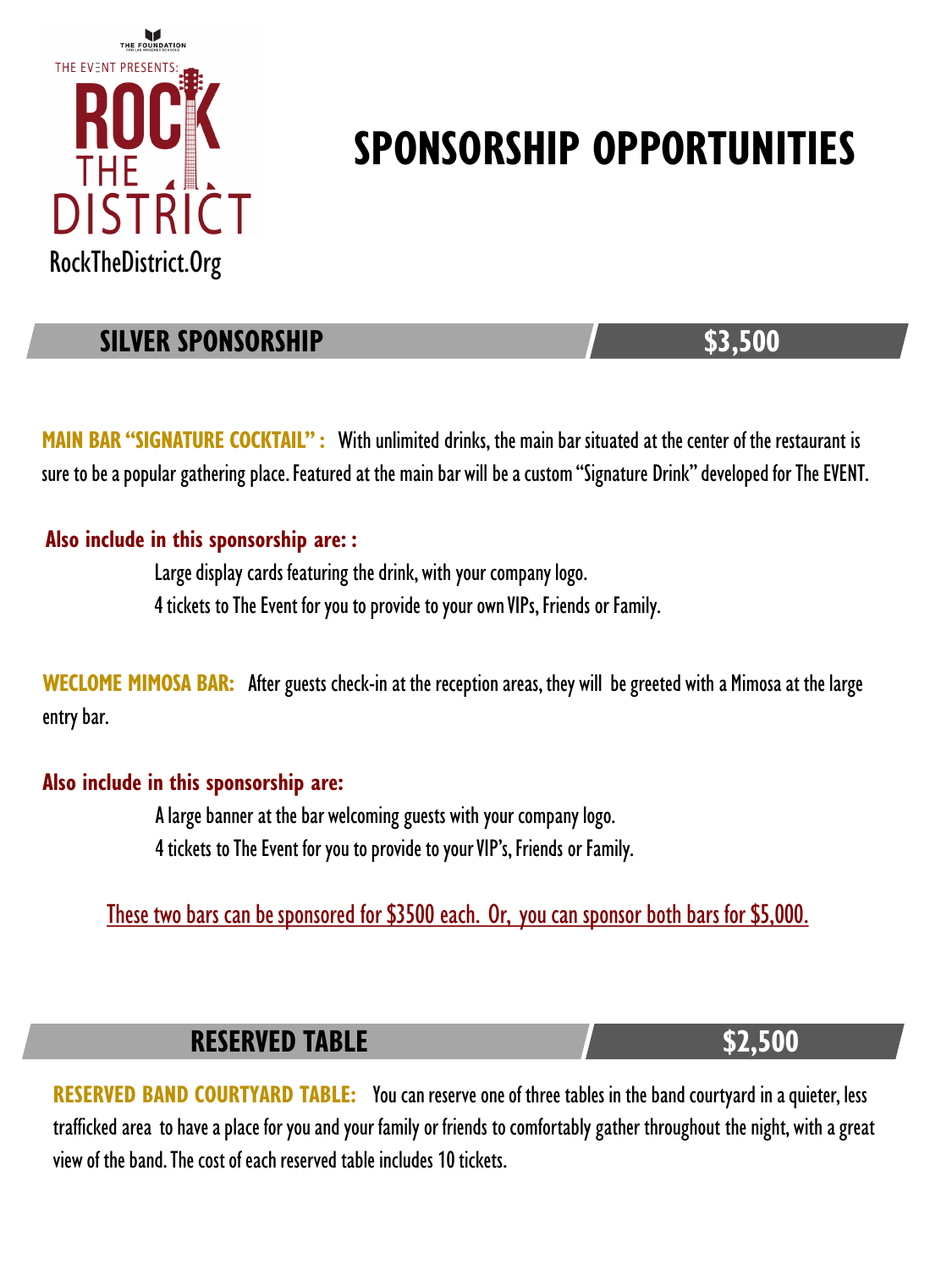

For those seeking a way to promote and showcase your business and products and services, there are two opportunities.

#### **VENDOR TABLE SPONSORSHIP \$250**

A dedicated table with your marketing material and merchandise in the Sponsor Tent, which guests pass through just after they check-in. The table can have a person hosting if you choose. Draw even more people to your table by offering an item or service to be raffled off.

#### **SILENT AUCTION DONATION**

Throughout the night guests will be visiting the "Silent Auction" tables to bid on products and services donated by local businesses. Each donation will feature a description of the item, name and logo of the donating company, as well as marketing material.

#### If you would like to simply promote your company an "Honorary Sponsorship" is available

#### **HONORARY SPONSORSHIP 51,000**

Your company logo will be featured on all Print and Electronic Communications, the Website and Social Media for The Foundation.